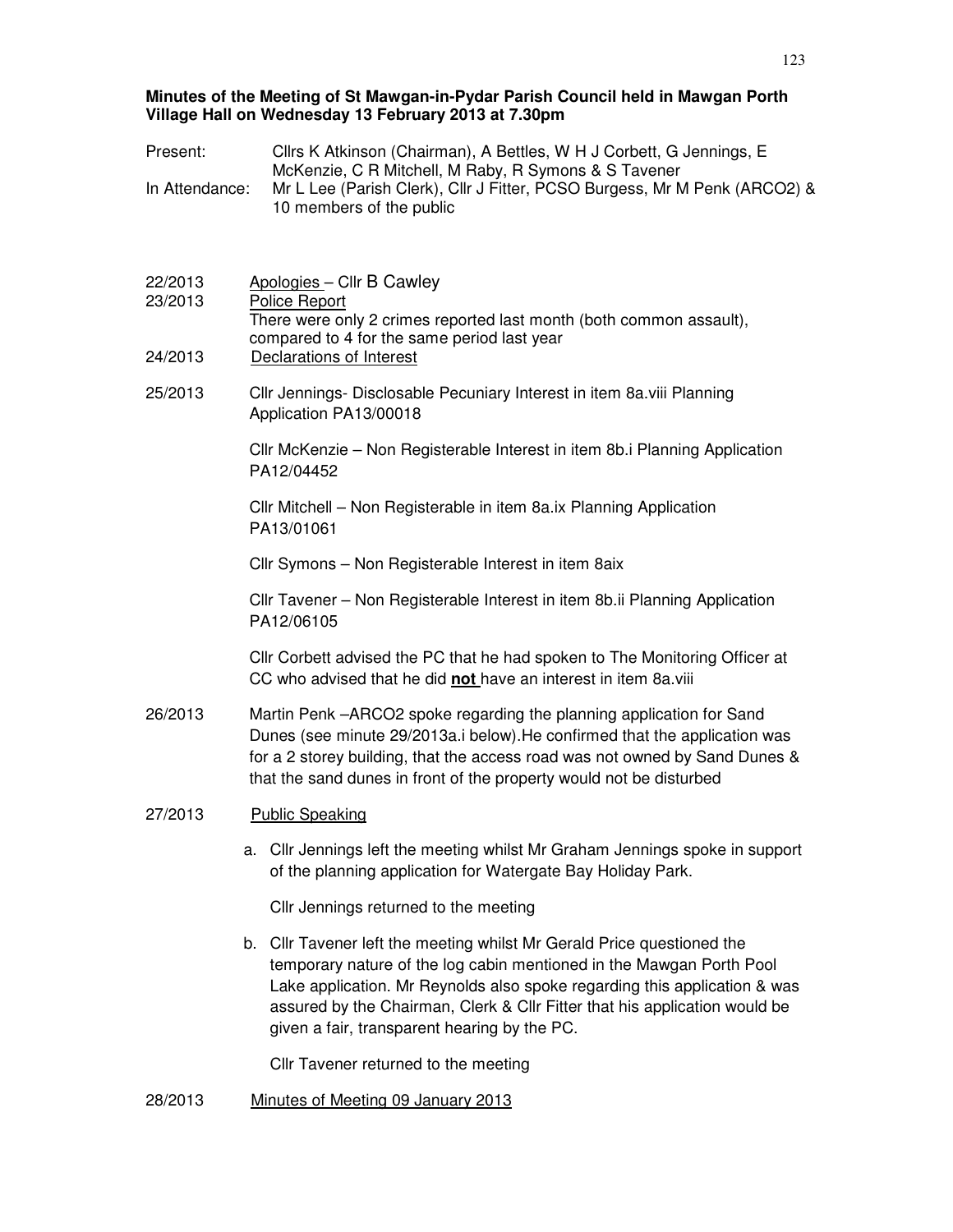**Resolved** to accept the Minutes of the meeting as a true record of the meeting and they were signed by the Chairman.

- 29/2013 Clerks Report This had been circulated prior to the meeting. Cllr Corbett advised that CC Enforcement team were writing to the owners of The Park regarding outstanding enforcement issues. Cllr Fitter assured the PC that the S.106 monies for the White Lodge development would be forthcoming shortly. The Clerk will reallocate outstanding items attributed to Cllr Roberts as appropriate 30/2013 Planning
	- a. New Applications It was **Resolved** to make the following responses to Cornwall Council
		- i. **PA12/12135** Sand Dunes Mawgan Porth Mr M Al-Bader Demolition of existing dwelling & erection of 2 storey dwelling with annexe **Resolved – No Objections** although the PC would like assurance from CC that the sand dunes in front of the property would not be disturbed
		- ii. **PA12/02093** Riviera Lodge Inn Mawgan Porth -Mr S Condliffe-Demolition of existing business premises to be replaced by seven holiday units and one residential unit with associated works **Resolved to Object & Request that the application goes to Committee**- Part of the proposed development falls outside the development envelope & could be seen as ribbon development. There is no precedent for adding to the footprint of the existing building. The height of the ridge line is unclear as it differs in the montage photographs presented to the PC.
		- iii. **PA13/00294** The Granary Retorrick Mill Mr C Williams Erection of replacement shed to store equipment required for self catering park & personal belongings **Resolved – No Objections**
		- iv. **PA12/11303** Lower Lanherne Farm St Mawgan Mrs Linda Vickers Demolition & replacement of farmhouse & 2 adjoining buildings with new farmhous**e Resolved – No Objections** although the PC would like to be assured that the public footpath going through the property will not be effected by the building
		- v. **PA12/12159** 8 Sandy Court Mawgan Porth Hill Mr A Williams Extension & makeover to existing dwelling to provide lounge to first floor **Resolved – No Objections**
		- vi. **PA13/00195** Beaumar Tredragon Road Mawgan Porth Mr & Mrs R Marland - Extension of time of 09/01648 for proposed dwelling **Resolved – No Objections**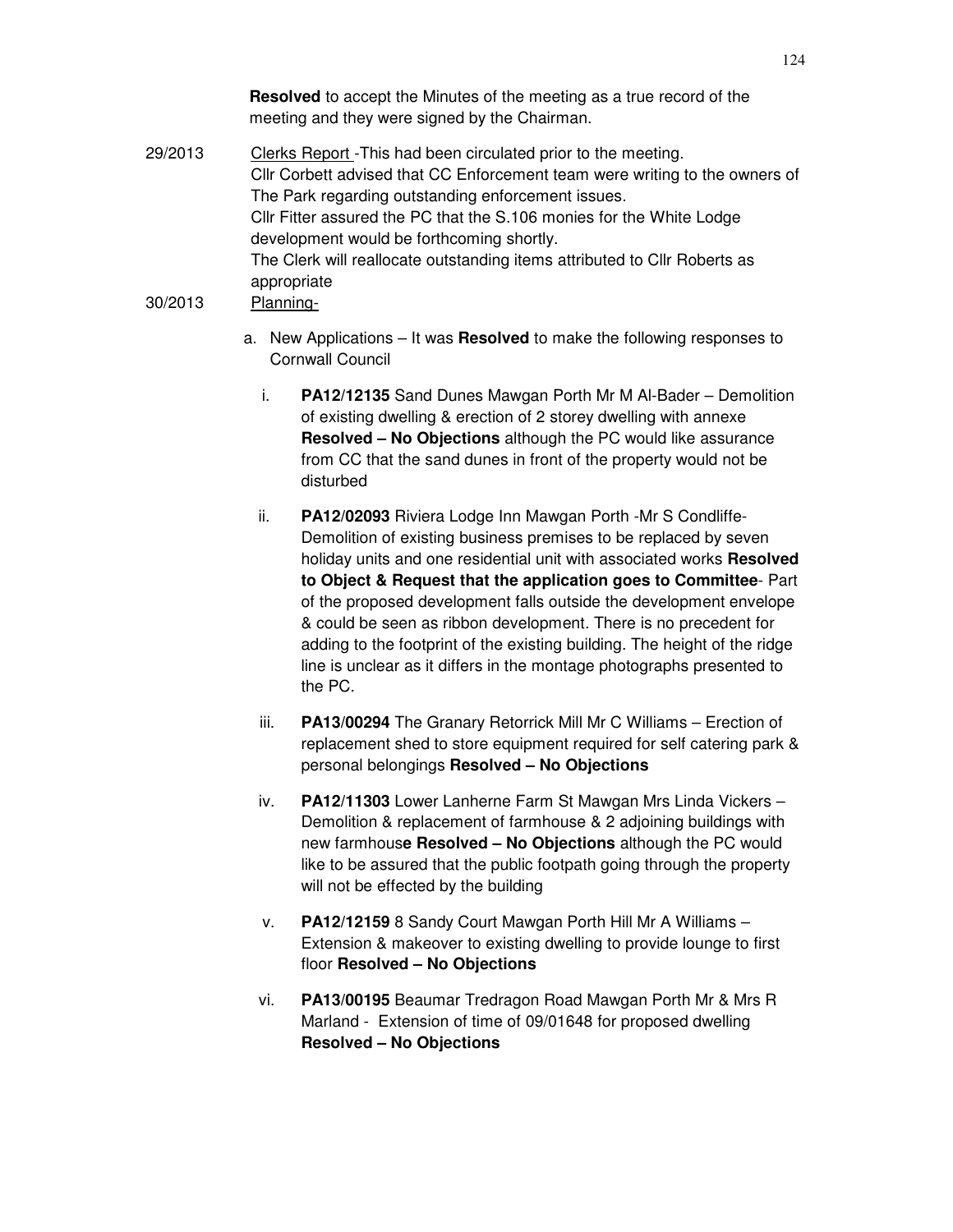- vii. **PA12/11676** Bolingey St Mawgan Newquay Mr & Mrs G Thyer Erection of new stone store/shelter for storage of tools and equipment for tending the land **Resolved – No Objections**
- viii. Cllr Jennings left the meeting for the duration of this item.**PA13/00018** Watergate Bay Holiday Park Tregurrian Mr & Mrs G & S Jennings proposed extension of season to E-Field, relocation of caravan storage & existing storage area to revert back to recreation field**.** A motion to object to the application was defeated. **Resolved – To support the application.** Cllr Jennings returned to the meeting

At 9.30 the Chairman suspended standing orders & **Resolved** to extend the meeting by 30 minutes

- ix. Cllrs Mitchell & Symons left the meeting for the duration of this item.**PA13/01061** Son-Kla Gwel An Mor Trenance Mawgan Porth Mr K Lay - Covered way and store and PV Solar Panels. **Resolved – No Objections** Cllrs Mitchell & Symons returned to the meeting
- x. **PA12/10897** St Josephs St Mawgan Newquay Mr Elliot Walker Hedgerow to rear of office on the south side of the garden. Containing a mixture of Sycamore, Hazel and Hawthorn coppice. Proposing to thin by 25% from the top to the bottom of the garden. Removing any overhanging limbs in order to allow light in to the garden **Notification only – No Response necessary**
- a. Outstanding Applications to discuss & decide on response to Cornwall Council
	- i. Cllr McKenzie left the meeting for the duration of this item. **PA12/04452** The Caravan Gluvian Farm Mawgan Porth Mr G Lay Retrospective for continuation of livery business with static caravan for office & residential use. Following dialogue with the CC Planning Officer it was **Resolved** not to request this application go to committee Cllr McKenzie returned to the meeting
	- ii. Cllr Tavener left the meeting for the duration of this item.**PA12/06105**  Mawgan Porth Pool Lake Retorrick Mill Mrs J Reynolds –Grid ref 186569/66915 Retention of log cabin **Resolved – No Objections** Cllr Tavener returned to the meeting
- c. Advices and decisions from Cornwall Council
	- i. **PA12/09878** Mawgan-in-Pydar CP School St. Mawgan Newquay TR8 4EP Ms Elizabeth Fletcher Retention of relocatable elliott classroom unit

### **Approved with Conditions**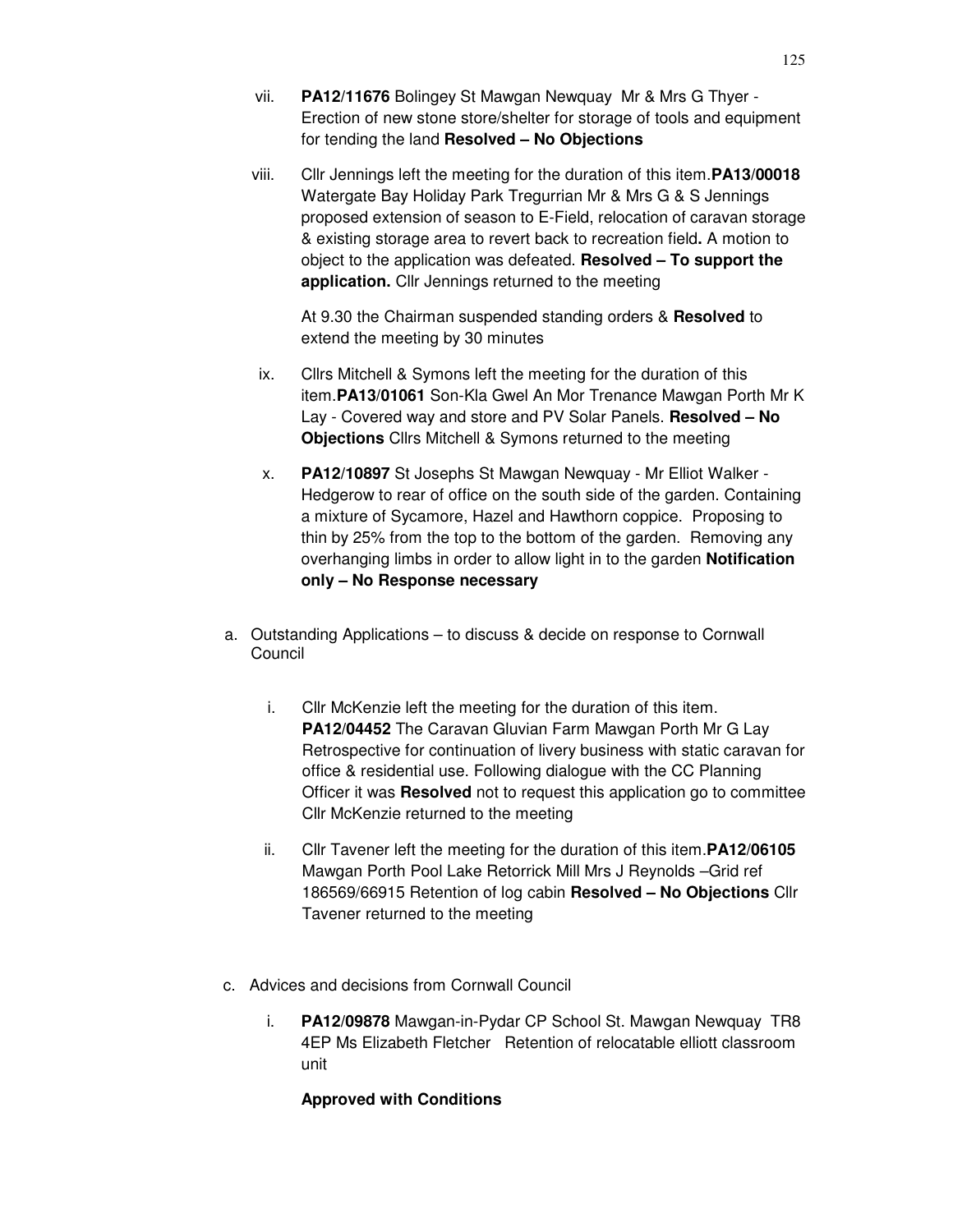ii. **PA12/10526** The Old Rectory St. Mawgan Newquay TR8 4EZ Mr & Mrs Louveaux The erection of a small summer house and pool in the recess of a bank

# **Approved with Conditions**

- iii. **PA12/10527** The Old Rectory St. Mawgan Newquay TR8 4EZ Mr & Mrs Louveaux Listed Building Consent for the erection of a small summer house and pool in the recess of a bank **Approved with Conditions**
- iv. **PA12/11921** SAR Facility Newquay Airport New Road Carloggas St Mawgan EIA Screening request for a Search and Rescue Helicopter facility including hangar, workshops and ancillary space within a two storey building plus associated hardstanding **EIA Not Required**
- v. **PA12/03642/PREAPP** Son-Kla Gwel An Mor Trenance Mawgan Porth Mr K Lay - Proposed covered way and Store and Solar PV Panels.

### **Closed - advice given/app submitted**

- vi. **PA13/00080/PREAPP** Outside St Mawgan Telephone Exchange Trevarrian Newquay BT- Notification of installation of electronic communications apparatus **Closed - advice given**
- vii. **PA12/09060** Watergate Bay Holiday Park Tregurrian Newquay-Erection of new toilet block with disabled facilities **– Approved with Conditions**
- viii. **PA12/07677** Oceana Trenance Newquay Proposed new dwelling & temporary caravan – **Approved with Conditions**
- ix. **PA12/ 11829** The Forge Denzell Mill St Mawgan Mr & Mrs J Winn Proposed erection of detached garage – **Approved with Conditions**
- x. **PA12/10151** Whitewater farm St Columb TR9 6 DR Mr C Pearse Erection of dwelling for occupation by an agricultural worker – **Approved with Conditions**
- d. To discuss Enforcement Issues No new issues
- e. Use of Planning 'Consultee Access' The Clerk advised that he would be using the 'Consultee Access' Portal to respond to CC regarding planning applications in future, rather than the existing method of emails.

# 31/2013 Amenity Area

- a. Working Group Report- Circulated prior to the meeting
- b. Playing Field access from pedestrian bridge CC confirmed they do not own the ramp. Cllr Atkinson declared a Non Registerable Interest & left the meeting for the duration of this item. Cllr Mckenzie took the Chair & suspended standing orders to allow Mr Gardner to answer a question relating to ownership of the ramp. Mr Gardner suggested the PC talk to Mr Rawling.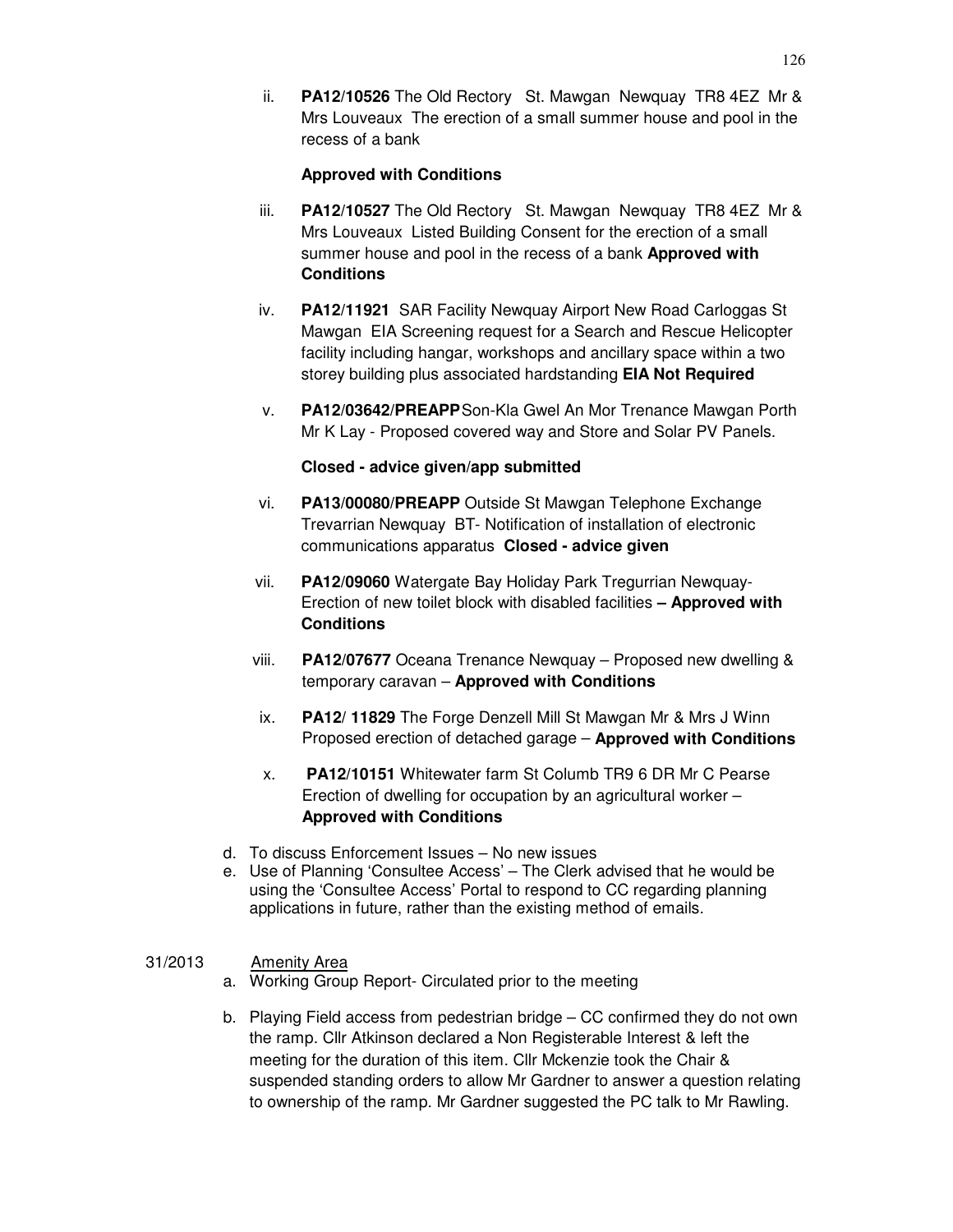The Clerk will contact Mrs Young-Jamieson & Mr Rawling. Cllr Atkinson returned to the meeting & retook the Chair

- c. Scramble net **Resolved** to decommission the Multi-play unit pending further thoughts on upgrading the playground utilising the S.106 monies from White Lodge
- d. Memorial for PG Hendy – **Resolved** to approve the addition of a photo & guitar symbol to the proposed memorial
- e. The burial of the Late Helen Elaine Tremain took place on Saturday 09 February 2013
- f. The burial of the Late Mary Angela Lobb will take place at on Wednesday 20 February 2013
- g. The burial of the Late Doris May Higman will take place on Thursday 21 February 2013
- 31/2013 Beach & Environment
	- a. Working Group Report None Received
- 32/2013 Transport & Rights of Way
	- a. Working Group Report None Received
	- b. Footpath at Bolingey There are signs of usage at one of the badger holes, just off the path, although the PC is not sure if it is being used by badgers or another animal. **Resolved** – The Clerk will contact Cornwall Wildlife Trust to seek assistance. Cllr Mitchell declared a Disclosable Pecuniary Interest & took no part in the discussion.
- 33/2013 Reports -None

#### 34/2013 Accounts

a. It was **Resolved** to pay the following accounts:

| T Michell                          | Maintenance January       |    | £760.29   |
|------------------------------------|---------------------------|----|-----------|
| L Lee                              | Salary & Expenses January |    | £ 671.19  |
| <b>MPVH</b>                        | <b>Hall Hire</b>          | £  | 40.00     |
| St Mawgan Community Hall Hall Hire |                           | £. | 126.00    |
| <b>CPRE</b>                        | Annual Membership         | £  | 29.00     |
| Mrs I Bruster                      | Fountain clean            | £  | 50.00     |
| Total                              |                           |    | £ 1626.48 |
|                                    |                           |    |           |

- 35/2013 Donations **Resolved**- To donate £500.00 each to MPVH & St Mawgan Community Hall **Resolved** to donate £50.00 to Cornwall Air Ambulance
- 36/2013 **Complaints Procedure**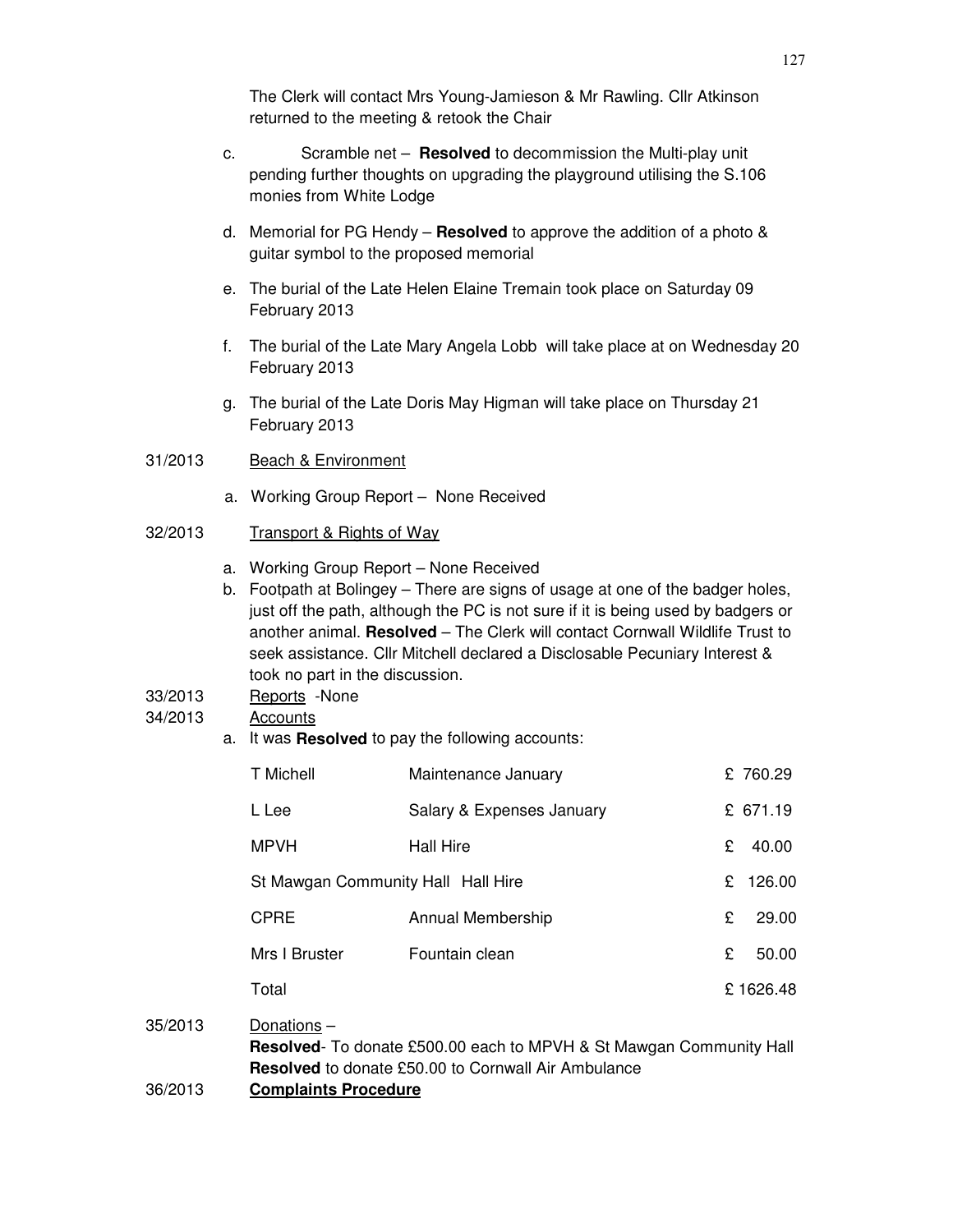**Resolved** to adopt the amended complaints procedures based on the SLCC Model & to set up a Complaints Committee. **Resolved** to appoint Cllrs Atkinson, McKenzie & Mitchell to the Complaints

**Committee** 

37/2013 Correspondence for information – All circulated

- a. DEFRA Bathing Water Newsletter January 2013
- b. CC- Town & Parish Newsletter Edition 11 10 January 2013
- c. SWW WaterFuture Newsletter January 2013
- d. CC-Adult Care & Support –Shaping our future together workshops 11 February 2013
- e. CC- Precept setting & Council Tax Base letter 16 January 2013 & 29 January 2013
- f. CC- Budget 2013/2014 Consultation- Cllrs to respond by 11 February 2013
- g. CC- Cornwall Area of Outstanding Natural Beauty (AONB) Annual Forum (Central)Saturday 16<sup>th</sup> March 2013; 10am-3pm at Truro College
- h. C.A.B. Energy Best Deal Training
- i. Community Resilience and Working Together Event 13 February 2013
- j. CWFSDB -Latest update 23 January 2013 & Eunomia letter to Western Morning News
- k. CALC The Week Issue 1
- l. CC- CCAF Agenda Tuesday 29 January 2013
- m. Camelford Police Searching for 2 lost Springer spaniels
- n. Restormel District Neighbourhood Watch Forum AGM 12 February 2013
- o. LINk / Shadow Healthwatch Cornwall Headlines. January / February Bulletin
- p. CC Invitation to Illegal Money Lending Event 05 March 2013
- q. CC- Town & Parish Newsletter Edition 12 04 February 2013
- r. CALC Invite to AGM 21 February 2013
- s. CC Cornwall AONB Annual Forum 04 March 2013
- 38/2013 Correspondence for discussion & decision None
- 39/2013 Any Other Business
	- a. A letter had been received from Mr C Pearse thanking the PC for its support for his planning application.